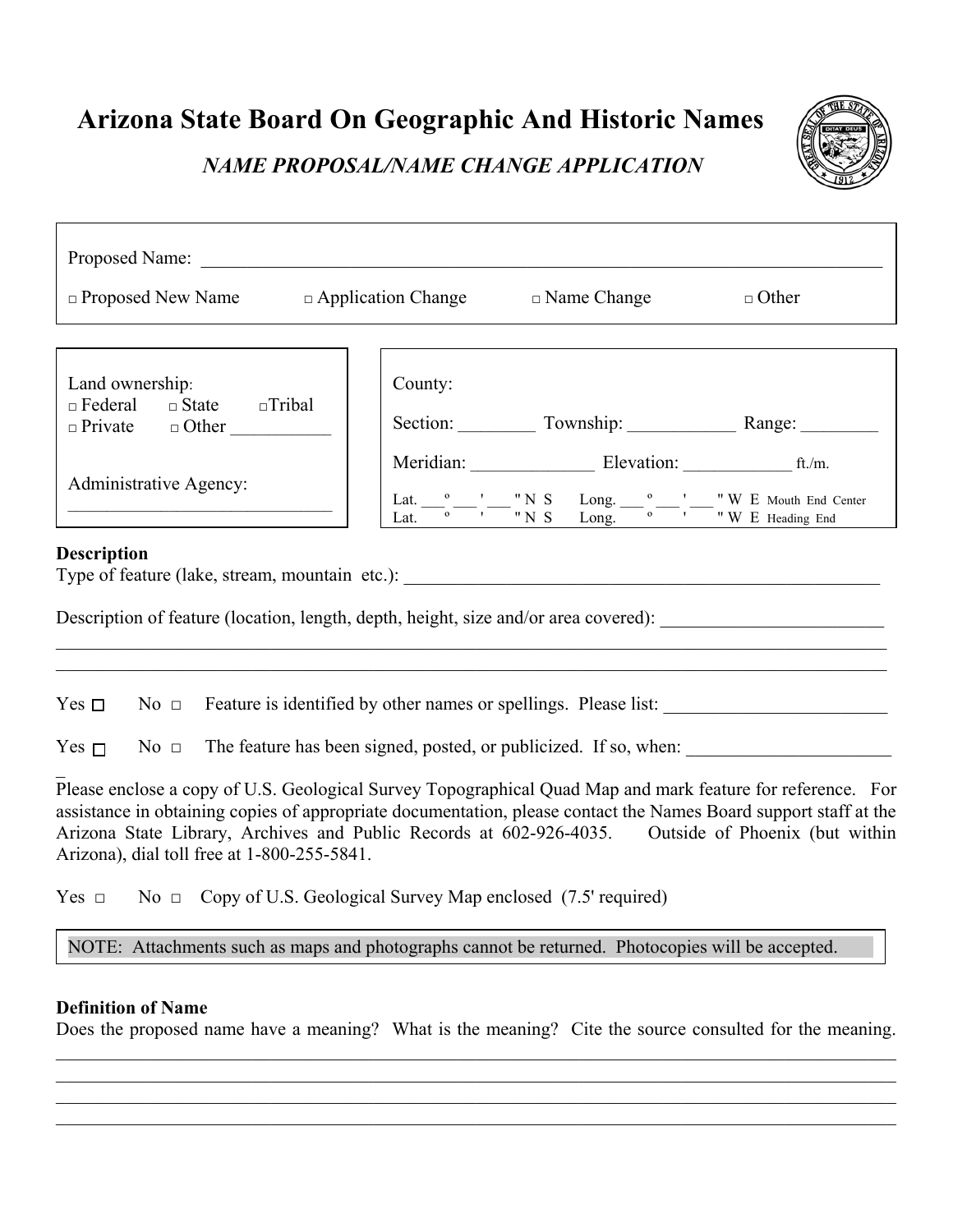# **Arizona State Board On Geographic And Historic Names NAME PROPOSAL / NAME CHANGE APPLICATION**

### **History**

Please provide a brief history of the feature and its immediate surroundings (add pages if needed). This may include the following:  $\[\Pi\]$  Native American;  $\[\n2\]$  First Settlers;  $\[\n3\]$  Historical Background pertinent to the feature;  $\[\n4\]$ History on how the land is/was used;  $\overline{5}$  Natural disasters (floods, fires, etc.):  $\overline{6}$  Any significant cultural events. If appropriate, geology, flora and fauna. Cite sources.

Yes  $\Box$ Further background information on the feature is attached. No  $\Box$ 

### **Justification of Proposed Name**

Describe the usage of the feature

Please state why the proposed name will best serve the public interest (attach additional documentation if  $necessary)$ 

Please list all sources of information used for your research on the background and history relating to the proposed name (maps, books, articles, periodicals, etc.)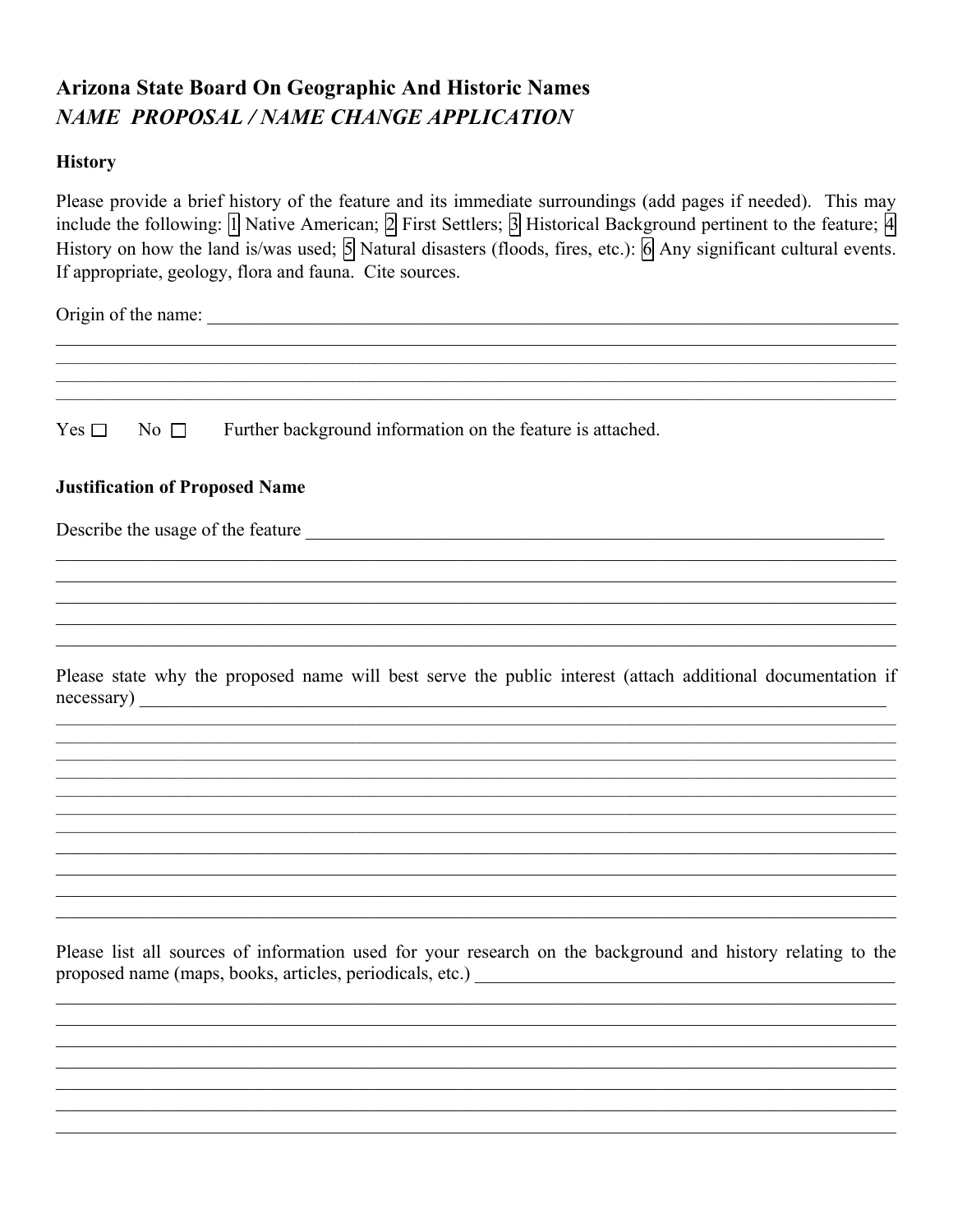## **Arizona State Board On Geographic And Historic Names** NAME PROPOSAL / NAME CHANGE APPLICATION

<u> 1989 - Johann John Barn, mars an t-Amerikaansk komponister (</u>

How long has the proposed name been in use? By whom? (e.g. geologists, nature enthusiasts, local residents, 

What type of local support is there for the proposed name (e.g. land owner or manager)? Cite evidence of this support.

| feature: | List all groups and persons who are familiar with the proposed feature and its usage. Please provide names,<br>addresses and telephone numbers (please print) and his/ her association with knowledge of the geographic                                                                                                         |
|----------|---------------------------------------------------------------------------------------------------------------------------------------------------------------------------------------------------------------------------------------------------------------------------------------------------------------------------------|
|          |                                                                                                                                                                                                                                                                                                                                 |
|          |                                                                                                                                                                                                                                                                                                                                 |
|          |                                                                                                                                                                                                                                                                                                                                 |
|          |                                                                                                                                                                                                                                                                                                                                 |
|          |                                                                                                                                                                                                                                                                                                                                 |
|          |                                                                                                                                                                                                                                                                                                                                 |
|          | $\overbrace{PAX: ($                                                                                                                                                                                                                                                                                                             |
|          | $City:$ $\qquad \qquad \qquad \qquad \text{Zip Code :} \qquad \qquad \text{e-mail:}$                                                                                                                                                                                                                                            |
|          |                                                                                                                                                                                                                                                                                                                                 |
|          |                                                                                                                                                                                                                                                                                                                                 |
|          | $FAX: ($ ) $)$ $\qquad$ $)$ $\qquad$ $\qquad$ $)$ $\qquad$ $\qquad$ $\qquad$ $\qquad$ $\qquad$ $\qquad$ $\qquad$ $\qquad$ $\qquad$ $\qquad$ $\qquad$ $\qquad$ $\qquad$ $\qquad$ $\qquad$ $\qquad$ $\qquad$ $\qquad$ $\qquad$ $\qquad$ $\qquad$ $\qquad$ $\qquad$ $\qquad$ $\qquad$ $\qquad$ $\qquad$ $\qquad$ $\qquad$ $\qquad$ |
|          |                                                                                                                                                                                                                                                                                                                                 |